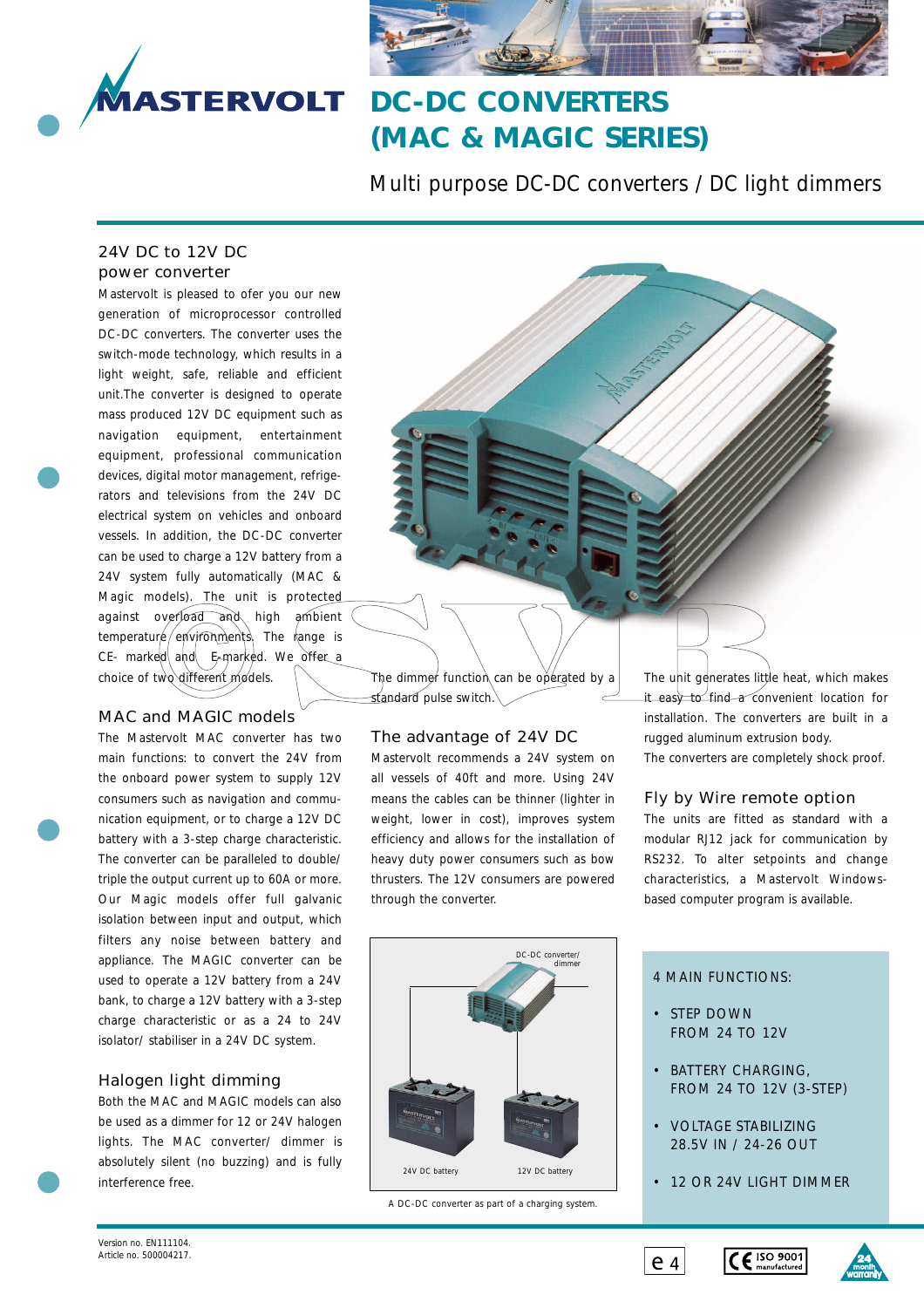## TECHNICAL SPECIFICATIONS

| Model                                                                                     | MAC 24/12-20                               | MAGIC 24/12-20                                                | MAGIC 24/24-20                                                                                                       | MAGIC 12/12-20                      | MAGIC 12/24-10    |  |
|-------------------------------------------------------------------------------------------|--------------------------------------------|---------------------------------------------------------------|----------------------------------------------------------------------------------------------------------------------|-------------------------------------|-------------------|--|
| Article no.                                                                               | 81200100                                   | 81300100                                                      | 81300200                                                                                                             | 81300400                            | 81300300          |  |
| Nominal input voltage                                                                     | 24V                                        | 24V                                                           | 24V<br>12V                                                                                                           |                                     | 12V               |  |
| Input range, full output specifications                                                   | 20-32V DC                                  | 19-32V DC                                                     | 19-32V DC                                                                                                            | 11-16V DC                           | 11-16V DC         |  |
| Input range, three step charger mode                                                      | 24-32V DC                                  | 24-32V DC                                                     | 24-32V DC                                                                                                            | 12-16V DC                           | 12-16V DC         |  |
| Input range, no defects                                                                   | 0-35V DC                                   | 0-35V DC                                                      | 0-35V DC                                                                                                             | 0-17.5V DC                          | 0-17.5V DC        |  |
| Lower input set point, adjustable by software                                             | 20.0V DC                                   | 20.0V DC                                                      | 20.0V DC                                                                                                             | 10.0V DC                            | 10.0V DC          |  |
| Delay lower input set point, adjustable by software                                       | 30 sec.<br>30 sec.                         |                                                               | 30 sec.                                                                                                              | 30 sec.                             | 30 sec.           |  |
| Output                                                                                    |                                            |                                                               |                                                                                                                      |                                     |                   |  |
| Nominal voltage (adjustable by software)                                                  | 13.6V DC                                   | 13.6V DC                                                      | 27.2V DC                                                                                                             | 13.6V DC                            | 27.2V DC          |  |
| Voltage adjustable (manually and by software)                                             | 12-15V DC                                  | 12-15V DC                                                     | 24-28.5V DC                                                                                                          | 12-15V DC                           | 24-28.5V DC       |  |
| Output voltage dimmer                                                                     | 4.0-13.0V DC                               | 4.0-13.0V DC                                                  | 8.0-26.0V DC<br>4.0-13.0V DC                                                                                         |                                     | 8.0-26.0V DC      |  |
| Stabilized                                                                                |                                            | 2% at extremes of temperature, load and input                 |                                                                                                                      |                                     |                   |  |
| Ripple                                                                                    | max. 1% peak peak                          |                                                               |                                                                                                                      |                                     |                   |  |
| Maximum power                                                                             | 300W@U-out=12V                             | 300W@U-out=12V                                                | 580W@U-out=24V                                                                                                       | 300W@U-out=12V                      | 300W@U-out=24V    |  |
| Rated power                                                                               | 270W                                       | 270W                                                          | 540W                                                                                                                 | 270W                                | 270W              |  |
| Current max. (derating >40°C, 5%/°C)                                                      | 20A                                        | 20A                                                           | 20A                                                                                                                  | 20A                                 | 10A               |  |
| Maximum three step charge current (bulk)                                                  | 16A                                        | 16A                                                           | 16A                                                                                                                  | 16A                                 | 8A                |  |
| General                                                                                   |                                            |                                                               |                                                                                                                      |                                     |                   |  |
| Ambient operating temperature                                                             |                                            |                                                               | guaranteed operation: 0°C to 60°C (derating above +40°C, 5% per °C); in practice: -20°C to 60°C                      |                                     |                   |  |
| Storage temperature                                                                       | -25°C to 85°C                              | -25°C to 85°C                                                 | -25 $^{\circ}$ C to 85 $^{\circ}$ C                                                                                  | -25 $^{\circ}$ C to 85 $^{\circ}$ C | -25°C to 85°C     |  |
| Operating humidity                                                                        | 95% max., non-condensing                   |                                                               |                                                                                                                      |                                     |                   |  |
| Galvanic insulation                                                                       | no, common negative yes                    |                                                               | yes                                                                                                                  | yes                                 | yes               |  |
| Current limited                                                                           | yes, I-max                                 | yes, I-max                                                    | yes, I-max                                                                                                           | yes, I-max                          | yes, I-max        |  |
| Three stage battery charge option                                                         | yes (DIP switch setting)                   |                                                               |                                                                                                                      |                                     |                   |  |
| Efficiency                                                                                |                                            | 90% (at nominal input voltage, full load) typical; 92% peak   |                                                                                                                      |                                     |                   |  |
| No load consumption                                                                       | typical $<$ 30mA                           | typical <115mA                                                | typical $<$ 115mA                                                                                                    | typical <115mA                      | typical $<$ 115mA |  |
| <b>Protections</b>                                                                        |                                            |                                                               |                                                                                                                      |                                     |                   |  |
| Over current                                                                              | limited by current sensing circuit         |                                                               |                                                                                                                      |                                     |                   |  |
| Over heat                                                                                 | limited power by temperature sense circuit |                                                               |                                                                                                                      |                                     |                   |  |
| <b>Options</b>                                                                            |                                            |                                                               |                                                                                                                      |                                     |                   |  |
| Dimmer function                                                                           |                                            |                                                               | yes, by external momentary/switch via fast-on connection. To be activated by DIP-switch setting                      |                                     |                   |  |
| Alarm contact                                                                             | no                                         |                                                               | ⊰ves, (faston connector)                                                                                             |                                     | .                 |  |
| Communication                                                                             |                                            |                                                               | guasi RS232, modular RJ12 connection, to alter setpoints and to change characteristics (optional interface required) |                                     |                   |  |
| Mechanical                                                                                |                                            |                                                               |                                                                                                                      |                                     |                   |  |
| Connections input/output                                                                  |                                            | screw terminals, maximum wire size 16mm <sup>2</sup> / AWG 5  |                                                                                                                      |                                     |                   |  |
| Dimensions (HxWxD)                                                                        | 190x130x61 mm                              | 227x154x81 mm                                                 | 227x154x81 mm                                                                                                        | 227x154x81 mm                       | 227x154x81 mm     |  |
| Mounting holes                                                                            | diameter 5mm                               |                                                               |                                                                                                                      |                                     |                   |  |
| Weight                                                                                    | $1$ kg                                     | $1.8$ kg                                                      | 1.8 <sub>kq</sub>                                                                                                    | 1.8 kg                              | $1.8$ kg          |  |
| Cabinet                                                                                   |                                            | anodized aluminium RAL9006, Strapton ABS blend, blue RAL 5021 |                                                                                                                      |                                     |                   |  |
| Directives:                                                                               |                                            | · EMC directive 89/336/EEC, amendments 92/31/EEC, 93/68/EEC   |                                                                                                                      | • Automotive directive 95/54/EC     |                   |  |
| • Safety: 73/23/EEC, amendment 93/68/EEC • Transient voltage protection: meets ISO 7637-2 |                                            |                                                               |                                                                                                                      |                                     |                   |  |

• Electrostatic voltage protection: meets ISO10605, 8kV contact, 15kV discharge



|           | DIP SWITCH SETTINGS    |                    |                    |                     |                 |  |  |
|-----------|------------------------|--------------------|--------------------|---------------------|-----------------|--|--|
|           | ON<br>OFF <sup>1</sup> |                    |                    |                     |                 |  |  |
|           | #                      | 1                  | $\mathfrak{p}$     | 3                   | 4               |  |  |
|           | <b>DEFAULT</b>         | OFF                | OFF                | 12V                 | OFF             |  |  |
|           | Function               | dimmer function    | 12V three-step     | output voltage      | remote switch   |  |  |
|           |                        |                    | charge mode        | 12/24V              |                 |  |  |
|           | Functie                | dimmer functie     | 12V 3-traps        | uitgangsspanning    | afstandsbedie-  |  |  |
|           |                        |                    | laadfunctie        | 12/24V              | ningsschakelaar |  |  |
| languages | Funktion               | Lichtdimmer        | 3-stufiger 12V     | Ausgangsspannung    | Fernbedie-      |  |  |
|           |                        |                    | Batterielader      | 12/24V              | nungsschalter   |  |  |
|           | Fonctionnement         | fonction variateur | mode de charge     | tension de sortie   | interrupteur    |  |  |
|           |                        |                    | 12Và trois étapes  | 12/24V              | télécommande    |  |  |
|           | Funzione               | funzione di        | modalità di carica | voltaggio in uscita | interruttore    |  |  |
|           |                        | regolazione        | a 3 passi da12V    | 12/24V              | a distanza      |  |  |
|           | Función                | función de         | modo de carga      | voltaje de salida   | conmutador      |  |  |
|           |                        | atenuación de luz  | trifásico 12V      | 12/24V              | a distancia     |  |  |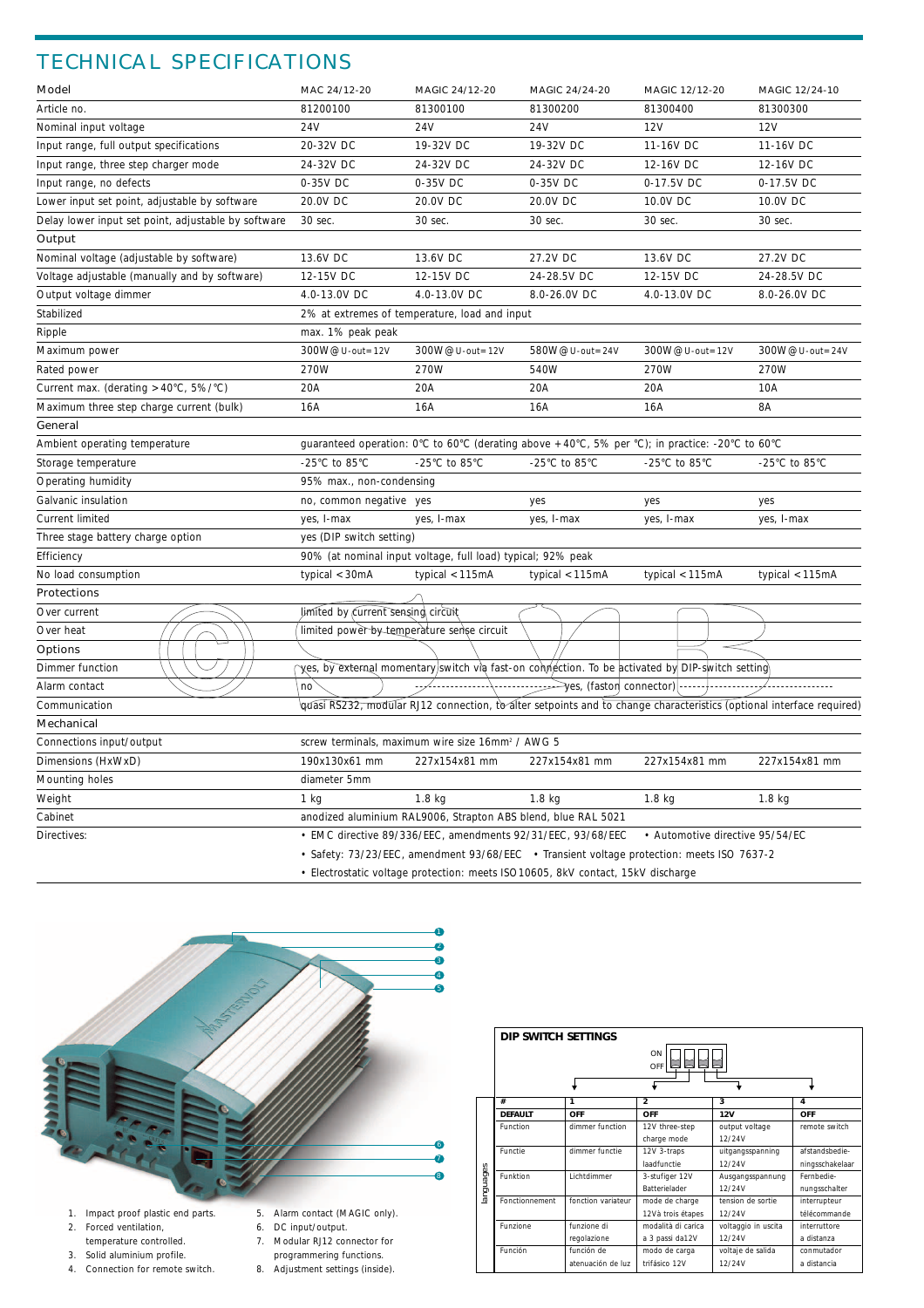

### Stabilized 13.6V DC power supply with remote switch function

The MAGIC models offer a full galvanic insulation between input and output. The MAGIC model can be used to operate in step up mode and step down mode.



### Automatic 3-step 12V battery charger with remote switch function

During charge mode the input window is reduced to prevent DCdrain of the domestic battery. In addition the charger can be controlled by a remote switch.



### Dimmer configuration for 12 or 24V halogen lights with remote switch function

Both the MAC and the MAGIC have a dimmer function which can be set in 12V or 24V output mode. To control the output a remote switch is used to adjust the level of output voltage. The setting is stored into the memory of the unit



Three-stage charge curve: the only adequate way to charge a battery.

- Stage A: bulk, for quick charging from 0 to 80%.
- Stage B: absorption, the battery is charged from 80 to 100%.
- Stage C: float, battery is maintained in fully charged state.





Dimensions of MAGIC models. Dimensions of the MAC models.